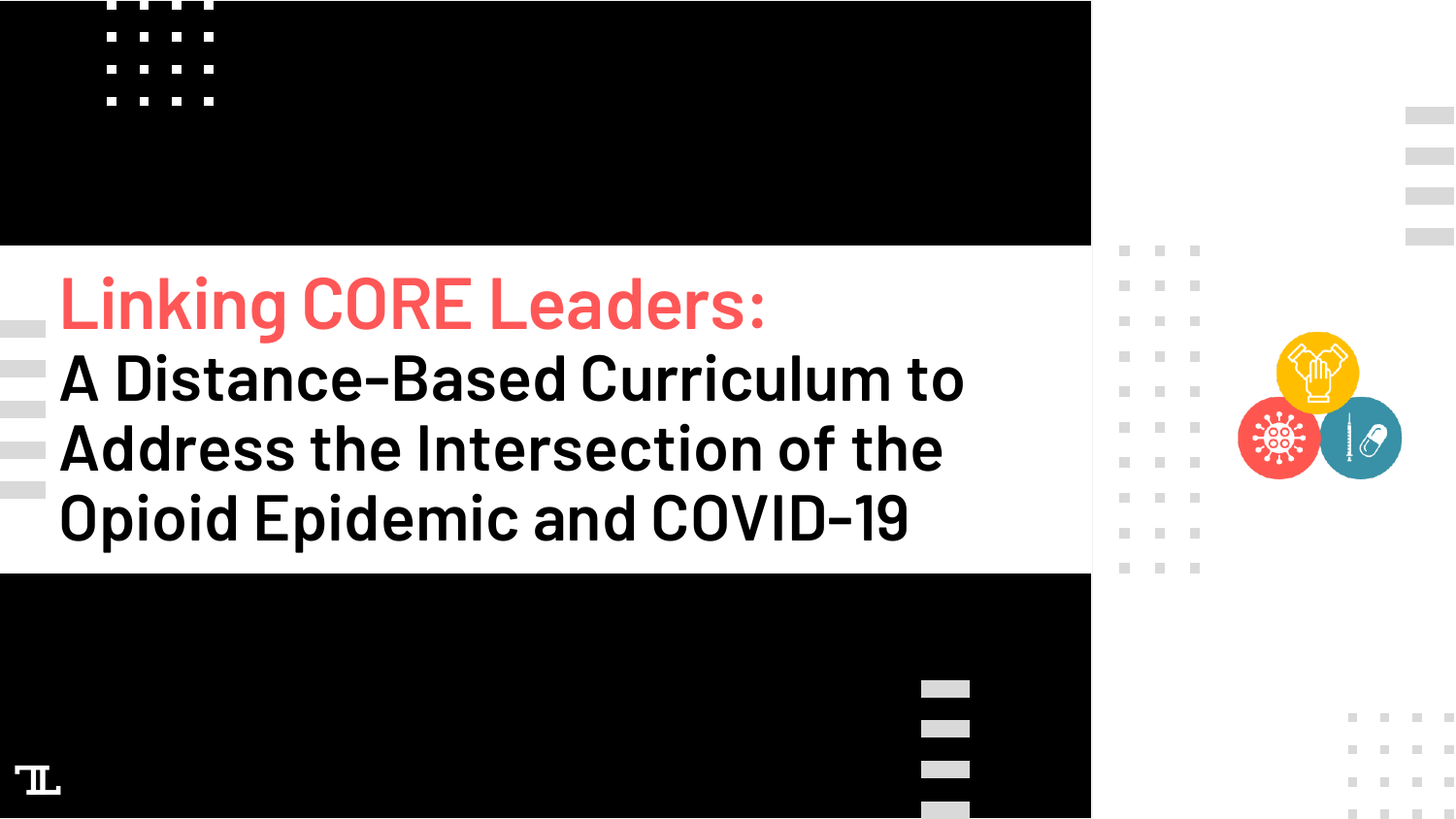## **Introduction**

#### **Sara Hanafi, MPH**

#### Senior Public Health Diversity Advisor, Project Coordinator

#### Trudy Larson MD Institute for Health Impact and Equity



*Acknowledgements:*

*This work is supported by the Rural Health and Safety Education Competitive Grants Program (RHSE) Grant #2020-46100-*

*32840/Project Accession #024105 from the USDA National Institute of Food and Agriculture. Any opinions, findings, conclusions, or recommendations expressed are those of the author(s) and do not necessarily reflect the view of the U.S. Department of Agriculture.*

*Our team would also like to acknowledge the contributions of our partners, advisory group, and pilot participants.*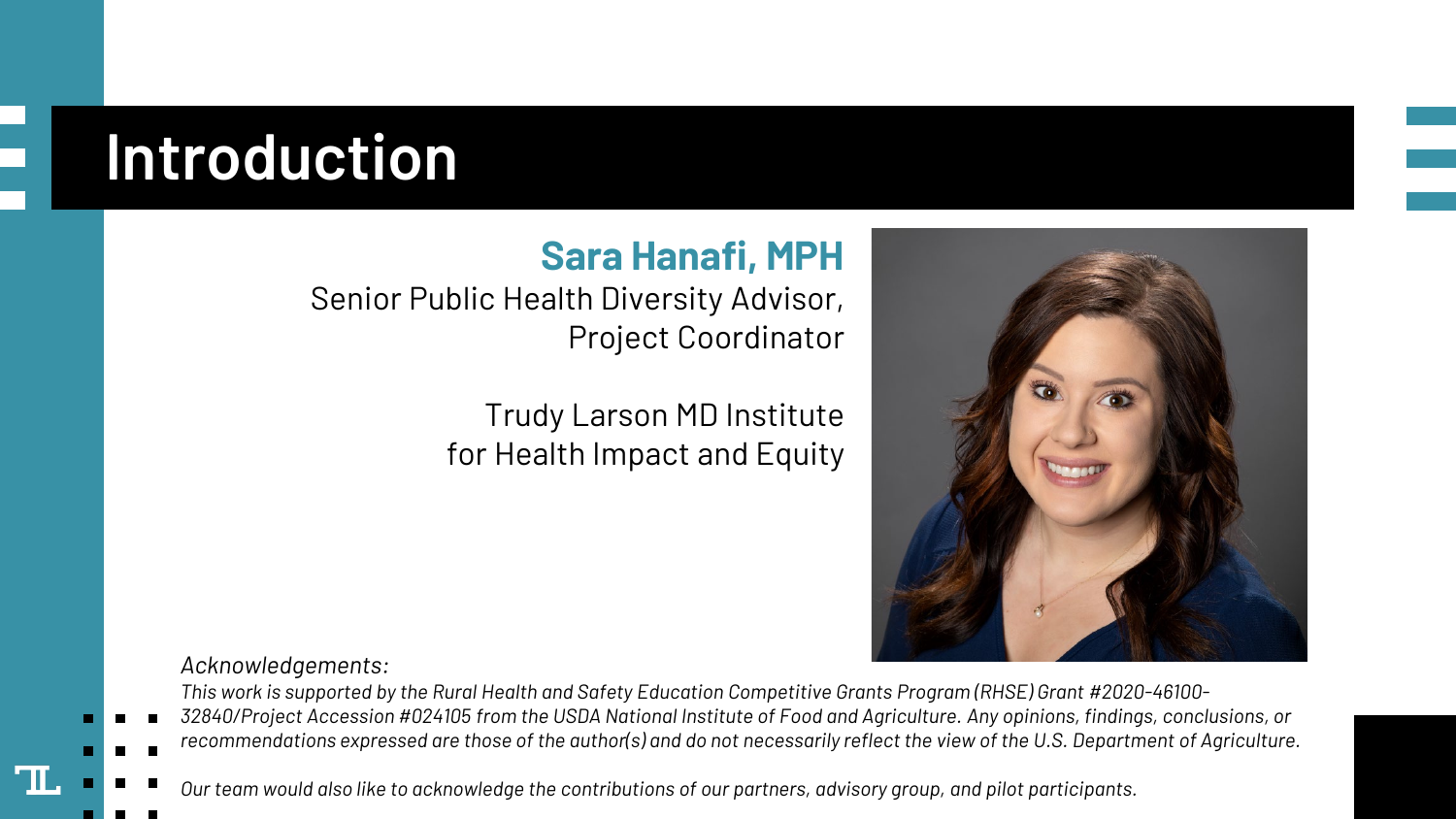## **Problems Addressed**

- Health inequities exasperated in rural communities
	- Need for innovative approaches to community problems
- Intersection of public health emergencies (i.e. COVID-19 and Opioid epidemic)
- Stigma, medical mistrust, misinformation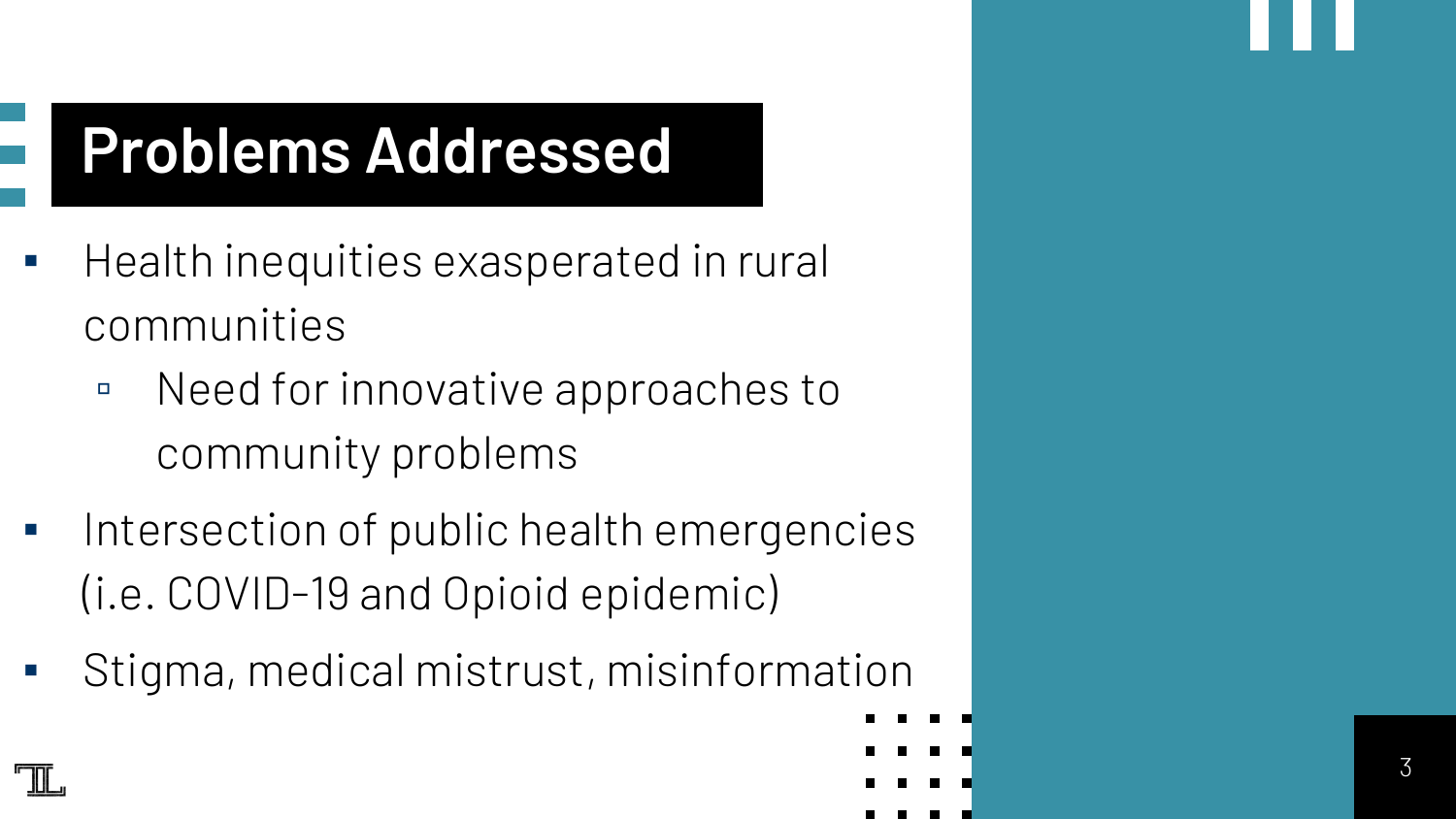# **Key Tasks**

- Develop 12-week curriculum addressing relevant topics relative to OUD and COVID-19 using a health equity lens
- Recruit county-representative NCLs to participate in 12-week program
- Work with NCLs to create unique, individualized community plans
- Create impact report complete with state-level policy recommendations based on evaluation findings

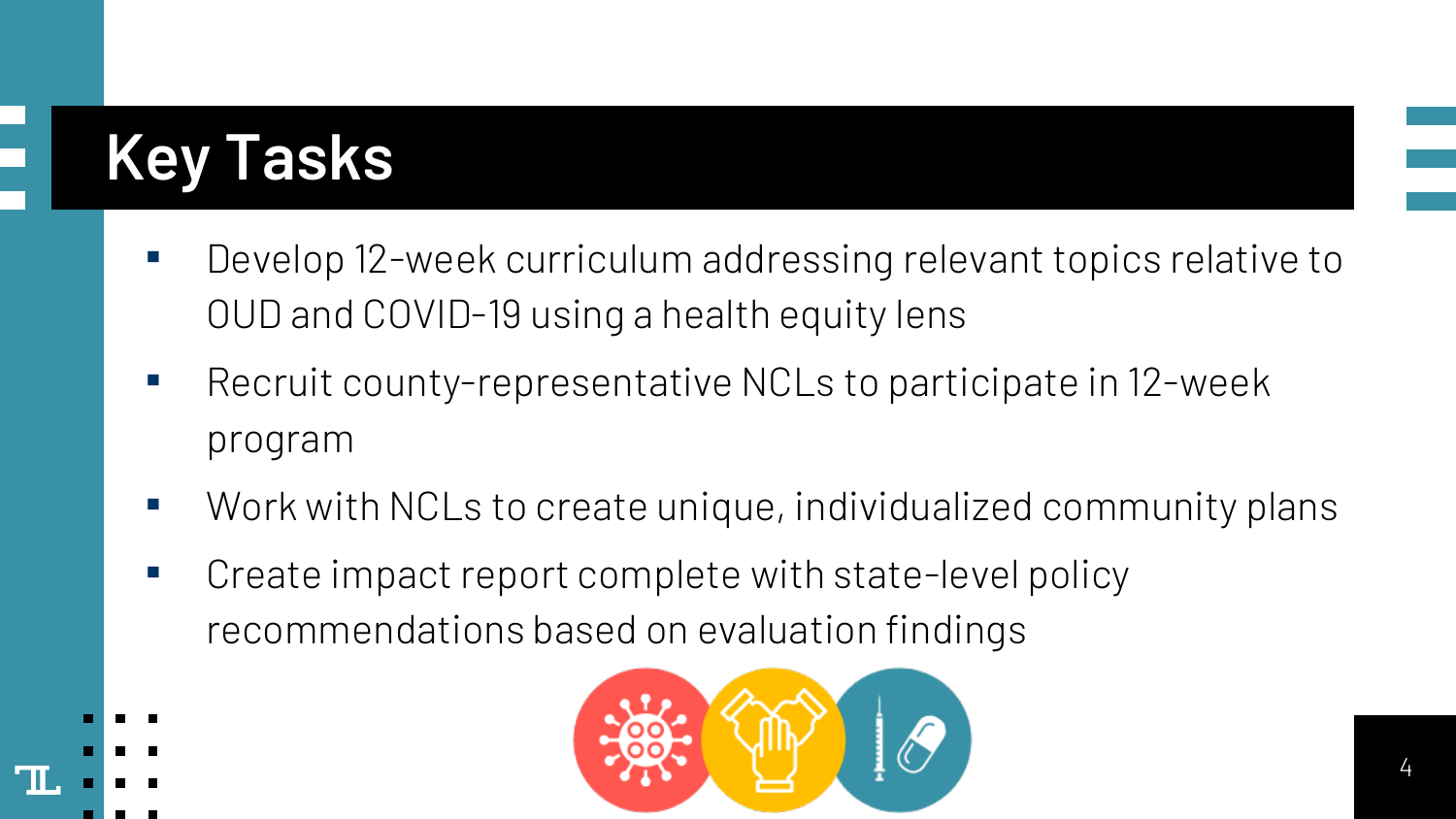# **Key Tasks**

- Develop 12-week curriculum addressing relevant topics relative to OUD and COVID-19 using a health equity lens
- Recruit county-representative NCLs to participate in 12-week program
- Work with NCLs to create unique, individualized community plans
- Create impact report complete with state-level policy recommendations based on evaluation findings

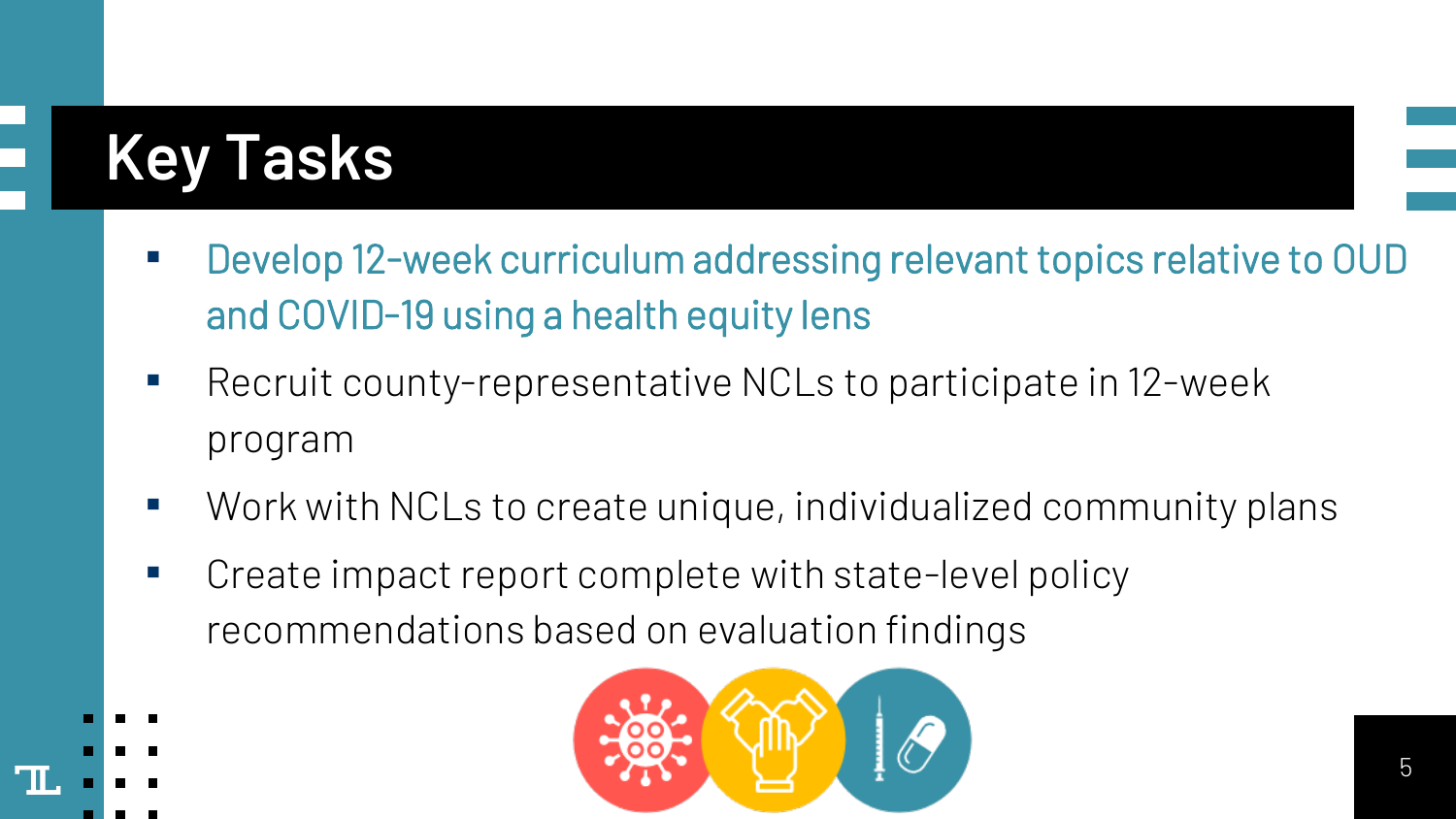## **Project Goal**

*Linking C.O.R.E. Leaders* seeks to mitigate long -term harm associated with the intersecting epidemic of opioid misuse and abuse and COVID -19 in rural counties via distance -learning mechanisms targeted at Natural Community Leaders (NCLs).

## **Natural Community Leader**

nat•ural com•mun•ity lea•der

*noun:* A person who is dedicated to taking on an issue in their community and is fearless in raising awareness for and improving community health.

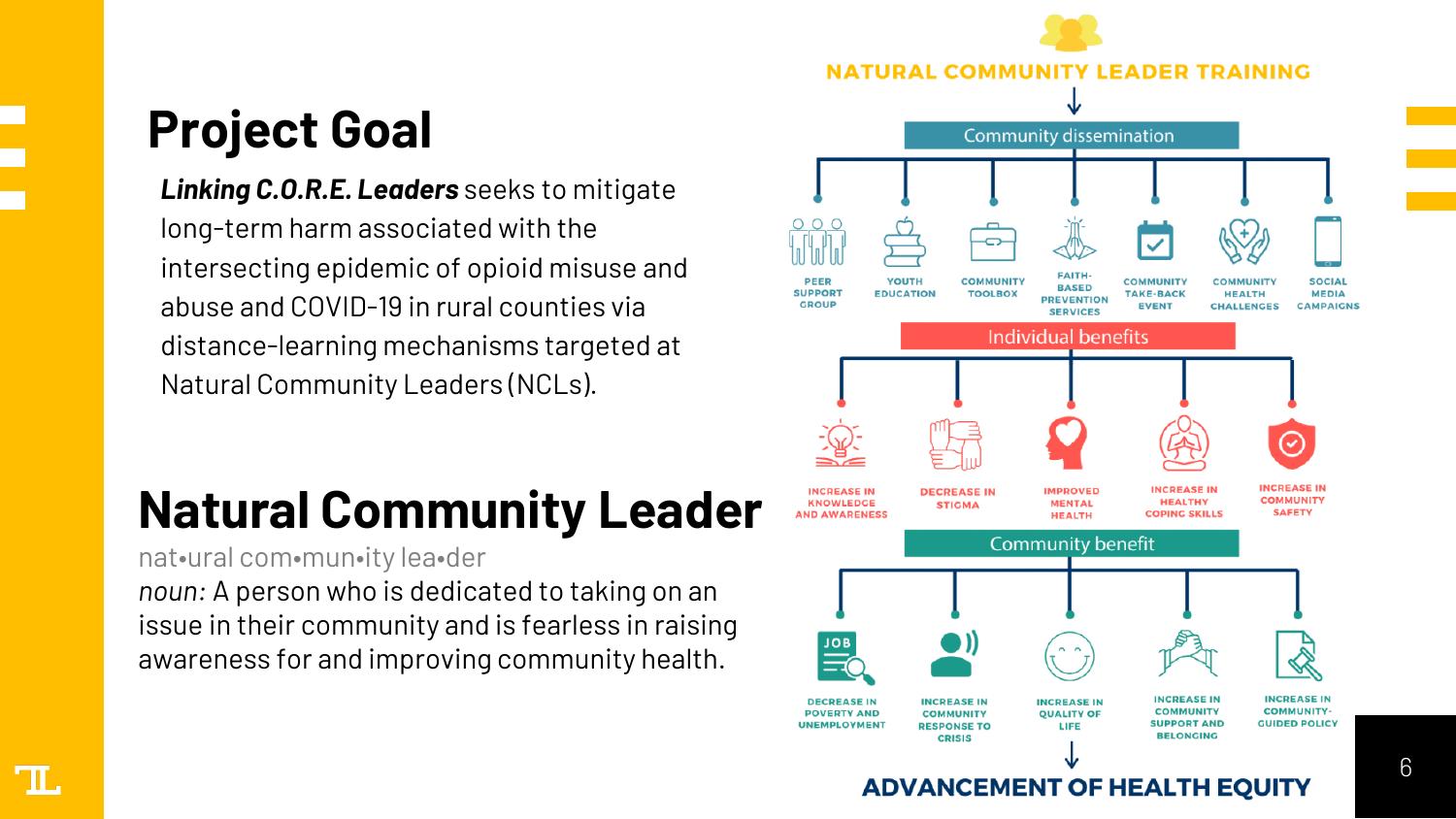

#### COVID OPIOID RURAL EDUCATION

#### **12-WEEK PROGRAM STRUCTURE**

Intro to Health Equity Substance Use Disorder and Preventive Efforts Harm Reduction and Supporting Recovery Navigating Stigma and Cultural Competence

> An Opioid Crisis Amid a Pandemic Medical Mistrust and Misinformation Impact on Mental Health

Action Planning in Response to Community Crisis Community Organizing and Mobilization Planning for Sustainability and Continuing the Conversation Evaluating Success & Next Steps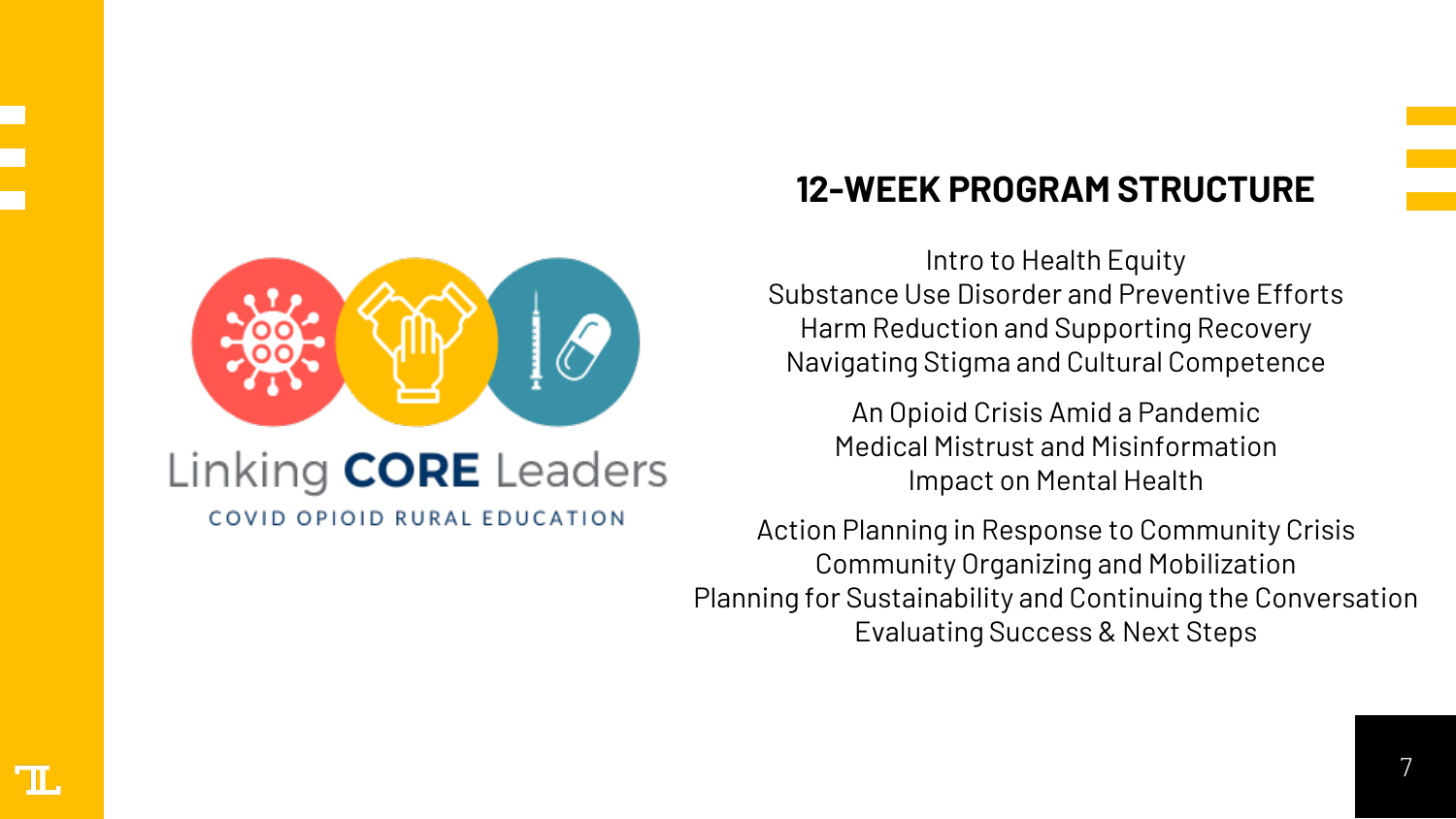# **Program Delivery**

- 50/50 blended delivery model
- Learning Management System (LMS) and Zoom
- Workbook and toolkit for optimal engagement
- **Person in recovery recruited to** ensure perspective was trauma -informed and accurate to individual experiences



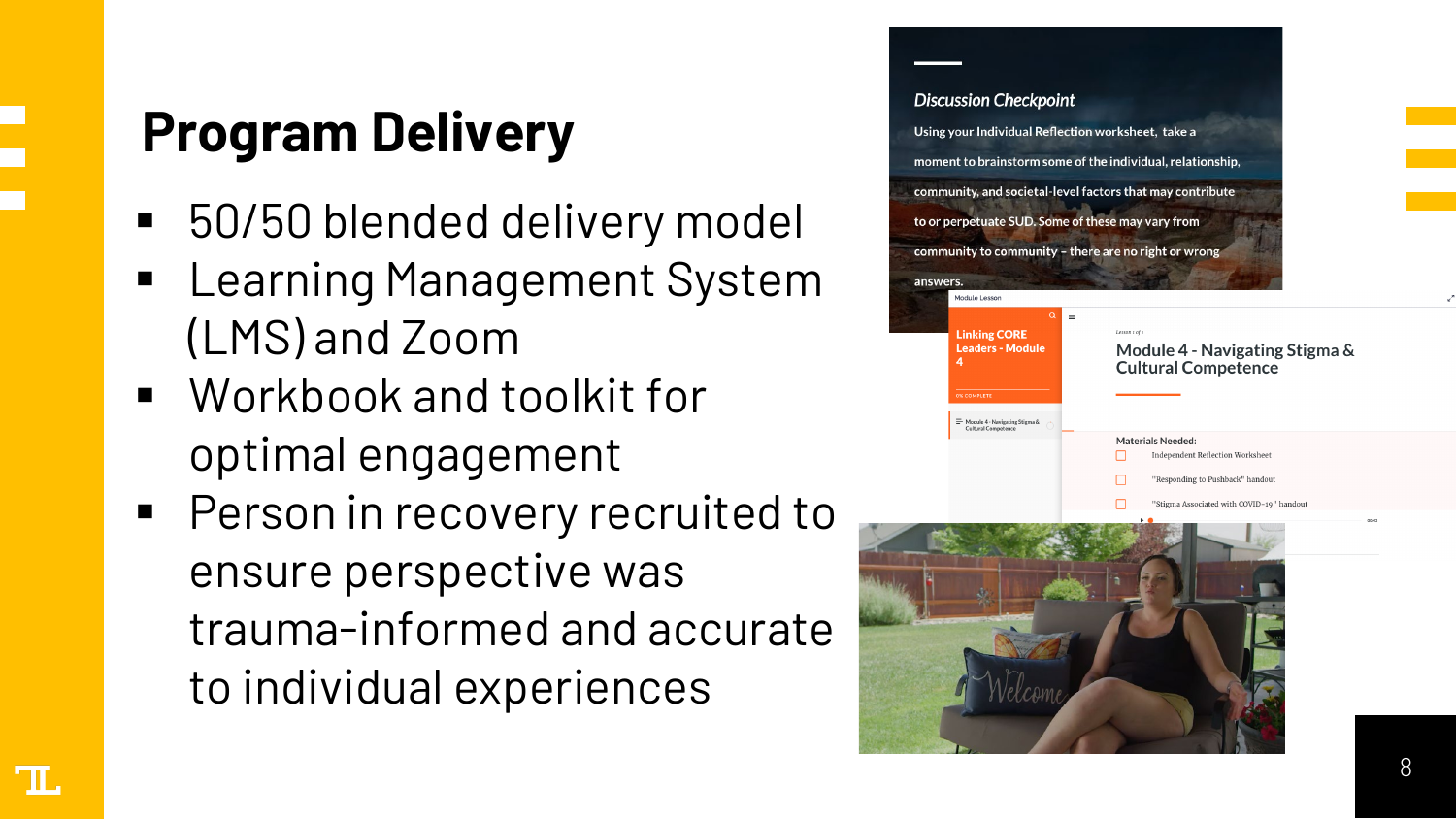### **Best Practices and Lessons Learned**

*Maximize opportunities for engagement to support participant retention and enthusiasm from week to week.*

*Be flexible in definitions of success; elicit regular feedback and prepare to pivot based on communicated need and existing participant knowledge.*



*Create opportunities for participant networking, which can support program sustainability and collaboration amongst similar communities.* 

*Participate in shared learning to ensure material can be effectively applied to participants' communities.*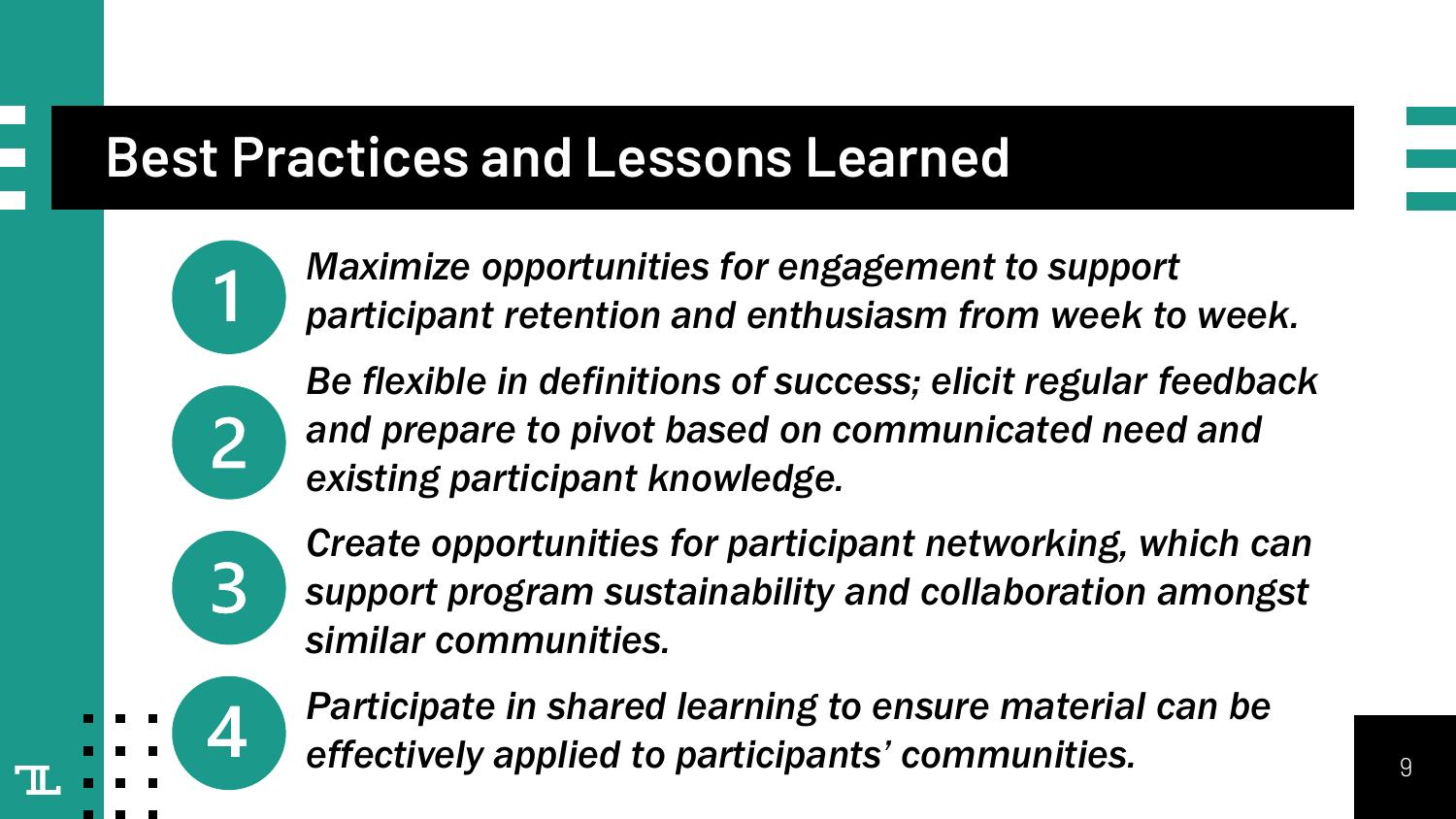**19** *I got so much more out of this*<br>*program than I expected to. It*<br>was incredibly valuable, and I **program than I expected to. It was incredibly valuable, and I would recommend it to anyone who is new to community-level work!** *- Natural Community Leader, Allison Show Low, AZ*